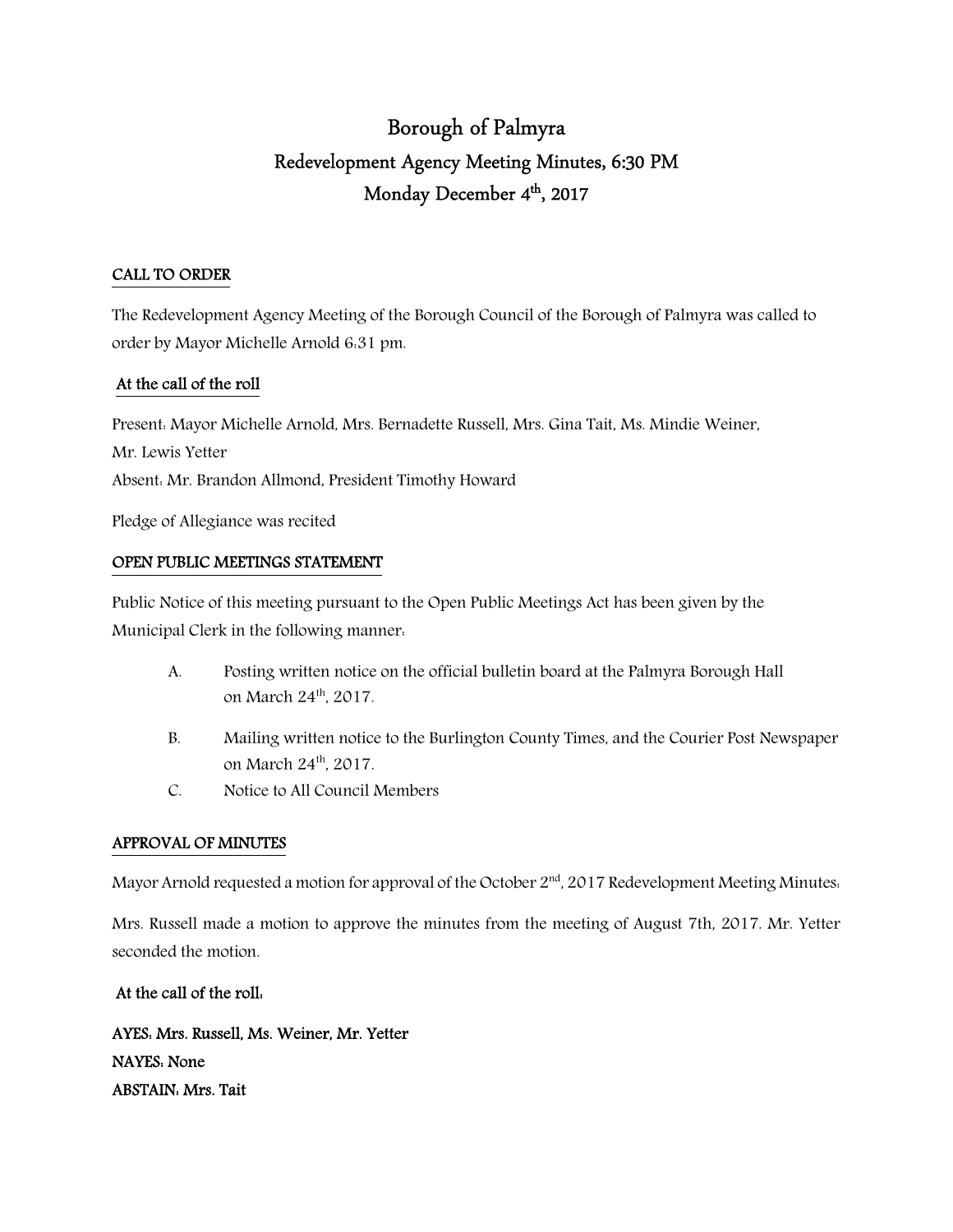#### PROFESSIONAL UPDATES

John Hogue of ERM stated National Amusements granted them access thru October  $4<sup>th</sup>$ , 2017 to reseed the areas of concern by the Conservation District. The reseeding was done, the inspection completed and the silk screen fencing has been removed; the project is complete. Mr. Hogue noted, all field work associated with the project is complete. Mr. Hogue said, now it is necessary to document the findings and complete the remediation investigation report. Mr. Hogue indicated he would share the report with Mr. Gural before submitting it to DEP. Mr. Hogue also indicated there are some semi-annual reports due, in regards to being a remediation area. Mr. Hogue will be completing those reports which will indicate what has been done over the last six months and what is planned for the next six months.

Mr. Hogue stated there have been more inquiries lately regarding the redevelopment area, and a significate development in the area is the willingness or decision of National Amusements to market their property. Mrs. Russel asked when NAI decided to sell their property. Mr. Hogue indicated in the past six months, they listed it for sale, which has caused others to inquire about its surrounding areas. Mrs. Tait inquired, what will happen with what we believe is under the concession stand. Mr. Hogue stated the concession stand and the old projector house will have to be addressed during any redevelopment which takes place, and will become the responsibility of the redeveloper.

#### DISCUSSION ITEMS

Mr. Gural indicated there is no update regarding the Tax Appeal of Roto Cylinders Block 78.01 Lot 4, as we are currently still waiting for information from our attorney.

Mr. Gural indicated there has been no further information received from Sovereign Fund III, LLC, and David Meiskin, regarding their application for the Route 73 Redevelopment project, Mr. Hogue indicated he had received a call regarding the working relationship between the Borough and Sovereign Fund III, LLC, and had indicated their application was under review. Mr. Gural indicated an incomplete application was sent to the Land Use Board and our professionals, however is not in review as it was not complete and we have not received any information to complete the application.

#### PUBLIC COMMENT

Please sign in and state your name and address for the record. Council will give all comments appropriate consideration. Each citizen will be allotted up to five (5) minutes to speak, in order to allow everyone an opportunity to ask questions and express their opinions or concerns. Please direct all comments to the Mayor. Each citizen may only speak once during each public portion.